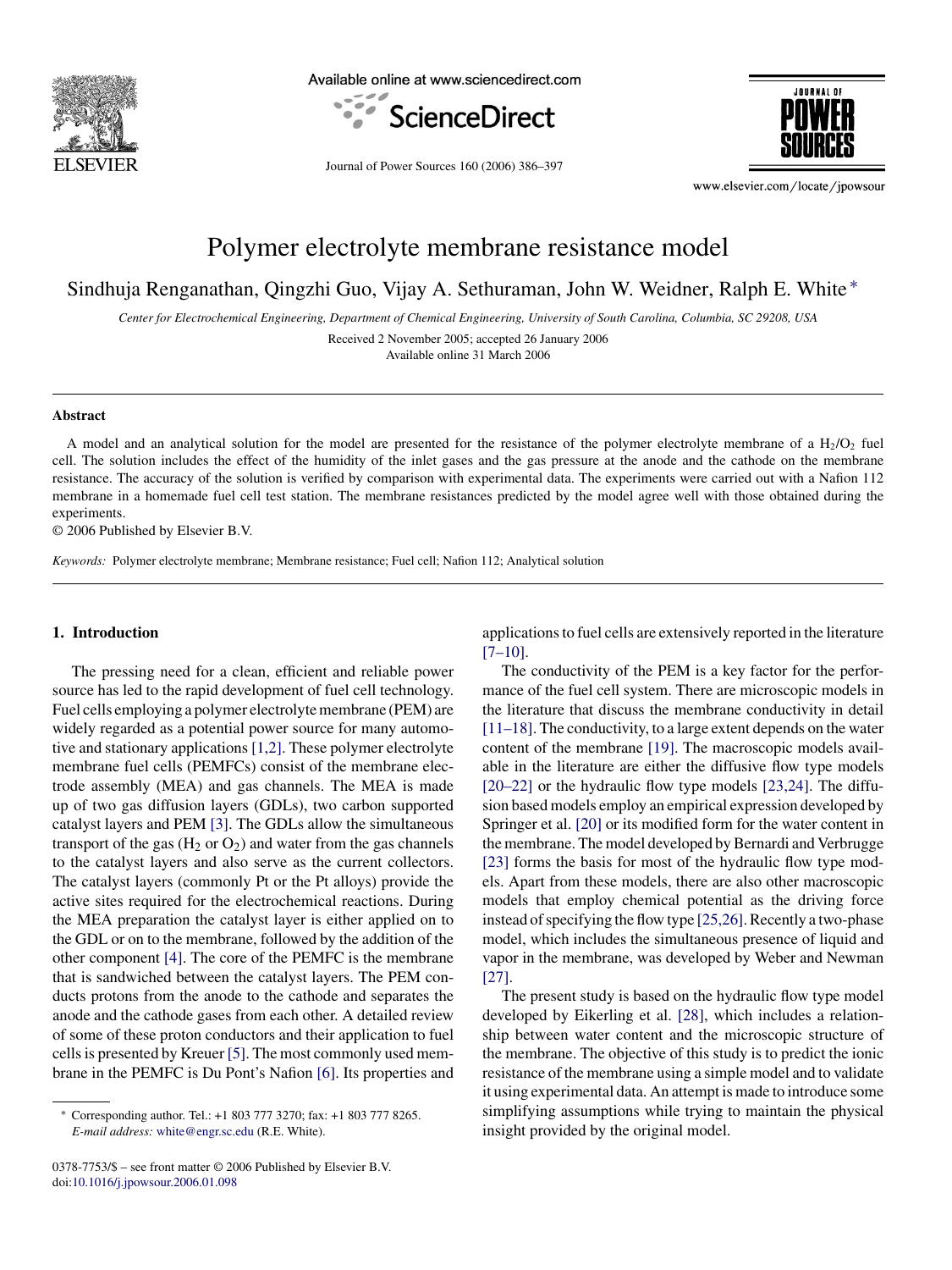# **Nomenclature**

| $C_{\rm W}$                                                                 | molar concentration of water (mol $m^{-3}$ )              |
|-----------------------------------------------------------------------------|-----------------------------------------------------------|
| f                                                                           | fraction of hydrophobic pores in the GDL                  |
| $\boldsymbol{F}$                                                            | Faraday's constant $(C \text{ mol}^{-1})$                 |
| i                                                                           | current density $(A \text{ cm}^{-2})$                     |
| I                                                                           | current $(A)$                                             |
| $K^{\rm m}$                                                                 | permeability of the PEM $(m2)$                            |
| $K_{\rm abs}^{\rm d}$<br>$K_{\rm abs}^{\rm m}$                              | absolute permeability of the GDL $(m^2)$                  |
|                                                                             | absolute permeability of the PEM $(m^2)$                  |
| $K_{\rm rel}^{\rm d}$                                                       | relative permeability of the GDL                          |
| $L^{\rm d}$                                                                 | length of the GDL (m)                                     |
| $L^{\rm m}$                                                                 | length of the PEM (m)                                     |
| $N_{\rm H_2}^{\rm in}$                                                      | inlet molar flux of hydrogen (mol m <sup>-2</sup> s)      |
| $N_{\text{O}_2}^{\text{in}}$<br>$N_{\text{W}}^{\text{darcy},j}$             | inlet molar flux of oxygen (mol m <sup>-2</sup> s)        |
|                                                                             | molar flux of water due to the Darcy's flow in the        |
|                                                                             | region j (mol m <sup>-2</sup> s)                          |
| $N_{\rm W}^{\rm drag, \, j}$                                                | molar flux of water due to the electro-osmotic drag       |
|                                                                             | in the region j (mol m <sup>-2</sup> s)                   |
| $N_{\rm W}^{\rm in, a}$                                                     | molar flux of water at the anode GDL inlet                |
|                                                                             | $(\text{mol m}^{-2} s)$                                   |
| $N_{\rm W}^{\rm in, c}$                                                     | molar flux of water at the cathode GDL inlet              |
|                                                                             | $\text{(mol m}^{-2}\text{ s)}$                            |
| $N_{\rm W}^{\rm m}$                                                         | molar flux of water in the PEM (mol $m^{-2}$ s)           |
| $N_{\rm W}^{\rm prod}$<br>$p_{\rm C}^j$<br>$p_{\rm g}^j$<br>$p_{\rm liq}^j$ | molar flux of water produced (mol $m^{-2}$ s)             |
|                                                                             | capillary pressure in the region j $(N \text{ m}^{-2})$   |
|                                                                             | gas phase pressure in the region $j$ (N m <sup>-2</sup> ) |
|                                                                             | liquid phase pressure in the region j ( $Nm^{-2}$ )       |
| $P_{\rm W}$                                                                 | partial pressure of water $(N m^{-2})$                    |
| $r_{\rm C}^J$                                                               | capillary radius of the region $j(m)$                     |
| rm <sup>d</sup>                                                             | mean pore size of the GDL $(m)$                           |
| $\boldsymbol{R}$                                                            | resistance of the membrane (m $\Omega$ cm <sup>-2</sup> ) |
| $R^*$                                                                       | resistance of the membrane at the reference con-          |
|                                                                             | dition (m $\Omega$ cm <sup>-2</sup> )                     |
|                                                                             | water content in the anode GDL $(m^3 m^{-3})$             |
| $\begin{array}{c} S^{\rm a}_{\rm W} \\ S^{\rm c}_{\rm W} \\ T \end{array}$  | water content in the cathode GDL $(m^3 m^{-3})$           |
|                                                                             | absolute temperature (K)                                  |
| V(r)                                                                        | integral pore size distribution function for the          |
|                                                                             | membrane $(m^3 m^{-3})$                                   |
| $w^{\text{a}}$                                                              | mole fraction of water leaving the anode humidi-          |
|                                                                             | fier along with hydrogen gas                              |
| $w^{\text{c}}$                                                              | mole fraction of water leaving the cathode humid-         |
|                                                                             | ifier along with oxygen gas                               |
| $\boldsymbol{\mathcal{X}}$                                                  | geometrical coordinates for membrane (m)                  |
| $y^{\mathrm{a}}$                                                            | geometrical coordinates for anode GDL (m)                 |
| $y^{\rm c}$                                                                 | geometrical coordinates for cathode GDL (m)               |
| Greek symbols                                                               |                                                           |
| $\alpha(r)$                                                                 | pore size distribution function for the GDL               |
| γ                                                                           | surface tension of water $(N m^{-1})$                     |
| ε                                                                           | porosity of the GDL                                       |
| η                                                                           | potential drop across the membrane (V)                    |
|                                                                             |                                                           |

| $\theta$<br>contact angle of the region $j$ (radian) |  |
|------------------------------------------------------|--|
|------------------------------------------------------|--|

| $\kappa$          | specific conductivity of the<br>membrane            |  |  |  |  |
|-------------------|-----------------------------------------------------|--|--|--|--|
|                   | $(1 \Omega cm^{-1})$                                |  |  |  |  |
| $\kappa^*$        | Specific conductivity of the membrane at the ref-   |  |  |  |  |
|                   | erence condition $(1 \Omega \text{ cm}^{-1})$       |  |  |  |  |
| λ                 | water content of the membrane $(m^3 m^{-3})$        |  |  |  |  |
| $\lambda_{\rm S}$ | water content of the saturated membrane             |  |  |  |  |
|                   | $(m^3 m^{-3})$                                      |  |  |  |  |
| $\mu$             | viscosity of water $(N m^{-2}s)$                    |  |  |  |  |
| ξ                 | electro osmotic drag coefficient of the membrane    |  |  |  |  |
| $\sigma$          | standard deviation of the pore size distribution in |  |  |  |  |
|                   | the GDL (m)                                         |  |  |  |  |
| $\phi_1$          | effective porosity of the hydrophilic pores in the  |  |  |  |  |
|                   | GDL                                                 |  |  |  |  |
| $\phi_2$          | effective porosity of the hydrophobic pores in the  |  |  |  |  |
|                   | GDL                                                 |  |  |  |  |
| Subscripts        |                                                     |  |  |  |  |
| abs               | absolute                                            |  |  |  |  |
| atm               | atmospheric                                         |  |  |  |  |
| $\mathsf{C}$      | capillary                                           |  |  |  |  |
| g                 | gas                                                 |  |  |  |  |
| liq               | liquid                                              |  |  |  |  |
| rel               | relative                                            |  |  |  |  |
| S                 | saturation                                          |  |  |  |  |
| W                 | water                                               |  |  |  |  |
|                   |                                                     |  |  |  |  |
| Superscripts      |                                                     |  |  |  |  |
| a                 | anode                                               |  |  |  |  |
| $\mathbf{C}$      | cathode                                             |  |  |  |  |
| d                 | GDL                                                 |  |  |  |  |
|                   | drag electro-osmotic drag                           |  |  |  |  |
| darcy             | Darcy's flow                                        |  |  |  |  |

## **2. Experiment**

in inlet m membrane

## *2.1. Membrane electrode assembly (MEA) preparation*

Pt catalyst ink with 75 wt.% catalyst and 25 wt.% Nafion® (dry solids content) was prepared with commercially available 40.2 wt.% Pt on Vulcan XC-72 catalyst (E-TEK, De Nora North America Inc., NJ) and perfluorosulfonic acid-PTFE copolymer (5%, w/v, Alfa Aesar, MA). Isopropyl alcohol (99%, v/v, VWR Scientific Products) was used as the thinning solvent. The ink was mixed well for at least 8 h. ELAT electrodes (E-TEK, De Nora North America Inc., NJ) coated with carbon were used as gas diffusion layers (GDLs). The GDLs were cut into 10 cm2 pieces. The catalyst ink was then sprayed onto the GDLs, air dried for 30 min and then dried at  $110^{\circ}$ C for 10 min to evaporate any remaining solvent. The process was repeated until the targeted loading was achieved. Both the anode and the cathode sides had a loading of 0.5 mg cm−<sup>2</sup> of Pt. The catalyzed GDLs were then bonded to a pretreated Nafion<sup>®</sup> 112 membrane by hot pressing at 140 ◦C for 2 min at 500 psig to make the MEAs. The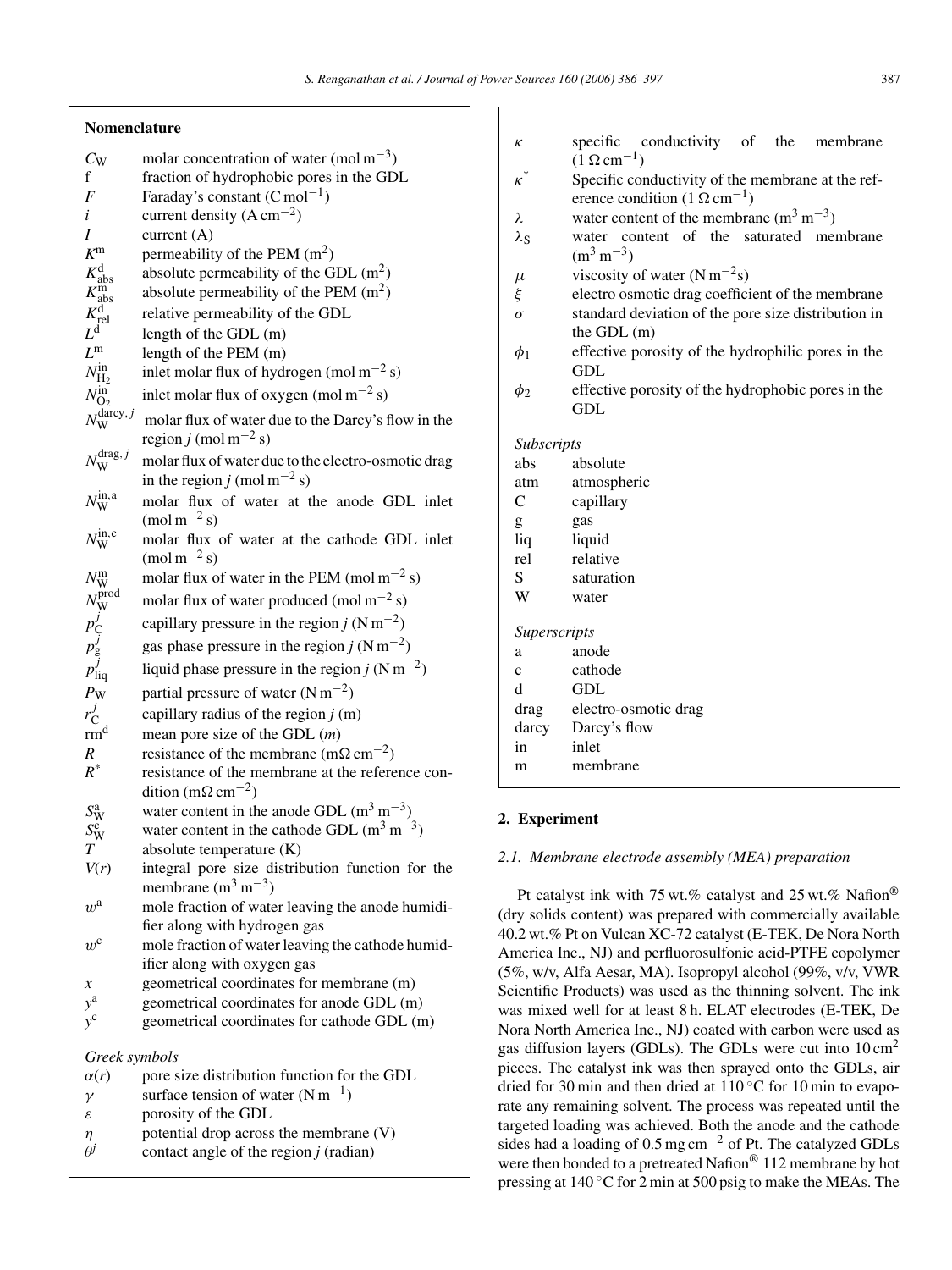MEA was assembled into the fuel cell with single channel serpentine flow field plates obtained from Fuel Cell Technologies in which 4.25 mm shims were added to the assembly to ensure a gap thickness that would provide the optimum compression of the GDL. The assembly was compressed at 200–325 psia  $(1.37–2 \times 10^6 \,\mathrm{N} \,\mathrm{m}^{-2})$  for 5 min. The cell was tightened with eight bolts to target a torque of 20 in.-lbs (2.25968 Nm) on each. The cell was allowed to rest for 25 min, during which time the necessary torque and compression corrections were applied so the final pressure of 200–325 psia  $(1.37-2 \times 10^6 \,\mathrm{N \, m}^{-2})$  and bolt torque of 20 in.-lbs (2.25968 Nm) were achieved.

## *2.2. Measurements*

High purity  $H_2$  and ultra high purity  $O_2$  were used as the fuel and oxidant, respectively. The flow rates were maintained at 200% of the stoichiometric requirements. The reactant gases were fully humidified (>100% RH) unless otherwise specified. The cell temperature was maintained at  $70^{\circ}$ C throughout the experiments, while the anode and the cathode humidifiers were maintained at 75 and 70 $\degree$ C, respectively. The gas flow rates were regulated with mass flow controllers. The fuel cell was tested with a test station made at University of South Carolina. The flow diagram of the test station is shown in Fig. 1. Before collecting the performance data, the cell was operated at 0.4 V at the required stoichiometric ratios of the gases, for a minimum of 24 h. The polarization data were collected in the constant voltage mode. The data were collected with a voltage increment of 30 mV. An open circuit rest time of 2 min was allowed before collection of each data point. The contact resistances were made negligible by compressing the MEA to achieve the required pinch (0.33 mm) specified to neglect contact resistances [\[29\].](#page-11-0) Hence the high frequency (1 kHz) resistance

measured (dη/d*I* = d(*IR*)/d*I*) using a Hewlett–Packard milliohm meter (Model 4328A) is mainly attributed to the membrane resistance alone. The polarization curves and the resistance measurements were recorded using a personal computer interfaced with LABVIEW (National Instruments). The electronic load for the fuel cell system was Agilent 6060B which can handle a current up to 60 A.

#### **3. Model description**

In this section the governing equations for the PEM are simplified based on the assumptions stated below. This provides an analytical solution for the ionic resistance of the membrane. The resistance obtained using this expression is compared with experimental data. Further the analytical solution is validated by comparing the results with the numerical solution developed in a subsequent section.

## *3.1. Fuel cell system and basic assumptions*

The fuel cell model considered here is a one-dimensional system consisting of three regions. The system contains an anode GDL and a cathode GDL in addition to the PEM.

The anode and the cathode catalyst layers are not considered explicitly and they are considered to be very thin layers of negligible thickness present at the respective GDL/PEM interfaces. The electrochemical reactions and the phase changes are considered to occur at these GDL/membrane interfaces. The schematic diagram of the system is shown in [Fig. 2. T](#page-3-0)he basic assumptions used in the model are given below:

- (i) The system is considered to be isothermal.
- (ii) The system is considered to be at steady state.



Fig. 1. Schematic representation of the fuel cell experimental setup.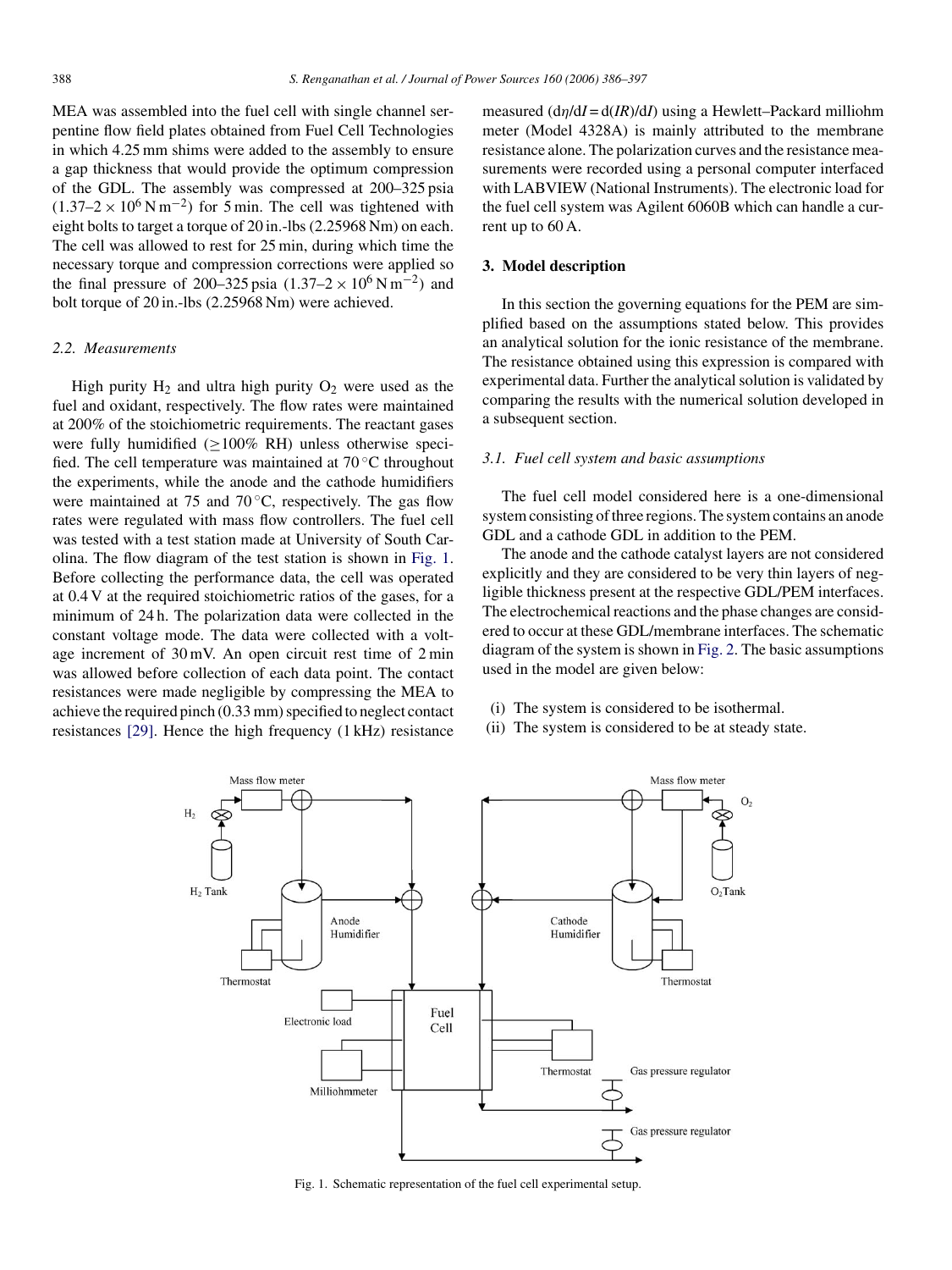<span id="page-3-0"></span>

Fig. 2. Schematic representation of the fuel cell model system.

- (iii) Both the anode GDL and the cathode GDL are considered to be identical porous media.
- (iv) The PEM in this case is Nafion, a perfluorosulfonic acid membrane with a PTFE backbone [\[10\].](#page-11-0) The PEM is considered to have a porous structure. The sulfonic acid group separates itself from the polymer matrix and forms clusters when hydrated with water. These ionic clusters grow and form interconnecting channels, which expand to accommodate the liquid water that is in equilibrium with the membrane [\[13\].](#page-11-0) This gives rise to porous structure.
- (v) The pores in all the three regions of the fuel cell system are treated as cylindrical capillaries.
- (vi) The capillary framework is used for water transport in all the regions.
- (vii) The water vapor brought along with the anode and the cathode gas is assumed to condense into liquid water at the respective GDL/membrane interface. There is no phase change considered in the GDL regions.
- (viii) The water removal from the system is considered to be in the liquid phase.
- $(ix)$  The membrane is assumed to be in equilibrium with only liquid water. No gas cross over is considered across the membrane.

There is no net water flux across the membrane (see [Appendix](#page-10-0) [A\).](#page-10-0)

These assumptions allow us to treat liquid water transport in each region separately using capillary phenomena [\[28\].](#page-11-0) In the context of capillary framework, the characteristic pore size is taken as the radius of the capillary meniscus. The capillary radius  $(r<sub>C</sub>)$  is related to the capillary pressure  $(p<sub>C</sub>)$  and the wetting properties of the medium are given by the Laplace's expression [\[30\]:](#page-11-0)

$$
r_{\rm C}^j = -\frac{2\gamma \cos(\theta^j)}{p_{\rm C}^j}, \quad j = a, c, m \tag{1}
$$

where  $\gamma$  is the surface tension of water and  $\theta^j$  is the contact angle between water and the medium *j*. The capillary pressure  $(p_C^j)$  is the result of two opposing forces acting in the membrane, namely the gas phase pressure  $(p_g^j)$  and the liquid water pressure  $(p_{\text{liq}}^j)$ :

$$
p_{\rm C}^j = p_{\rm g}^j - p_{\rm liq}^j, \quad j = a, c, m \tag{2}
$$

In the following section the model of the membrane system is described in detail and an analytical solution for the membrane ionic resistance is obtained.

## *3.2. Membrane*

#### *3.2.1. Governing equations*

The anode/membrane interface is chosen as the origin of the coordinate system for the membrane model (see Fig. 2). The transport of the protons across the membrane takes place in the presence of water. The proton drag across the membrane is described by Ohm's law [\[31\]:](#page-11-0)

$$
i = -\kappa(\lambda(p_C))\frac{d\eta}{dx} \tag{3}
$$

$$
\eta = -i \int_0^{L^m} \frac{\mathrm{d}x}{\kappa(\lambda(p_{\mathbf{C}}))} \tag{4}
$$

where *n* is the potential drop across the membrane,  $\kappa(\lambda(p_C))$  the specific conductivity, which is the function of the water content,  $\lambda(p_C)$  [\[28\],](#page-11-0) which in turn is a function of the capillary pressure, *p*<sub>C</sub>. A linear dependence of conductivity on water content is assumed [\[32\]:](#page-11-0)

$$
\kappa(\lambda(p_{\rm C})) = \kappa^* \lambda(p_{\rm C}) \tag{5}
$$

where  $\kappa^*$  is the specific conductivity of the membrane at the reference condition. In this study the open circuit operating condition is chosen to be the reference condition.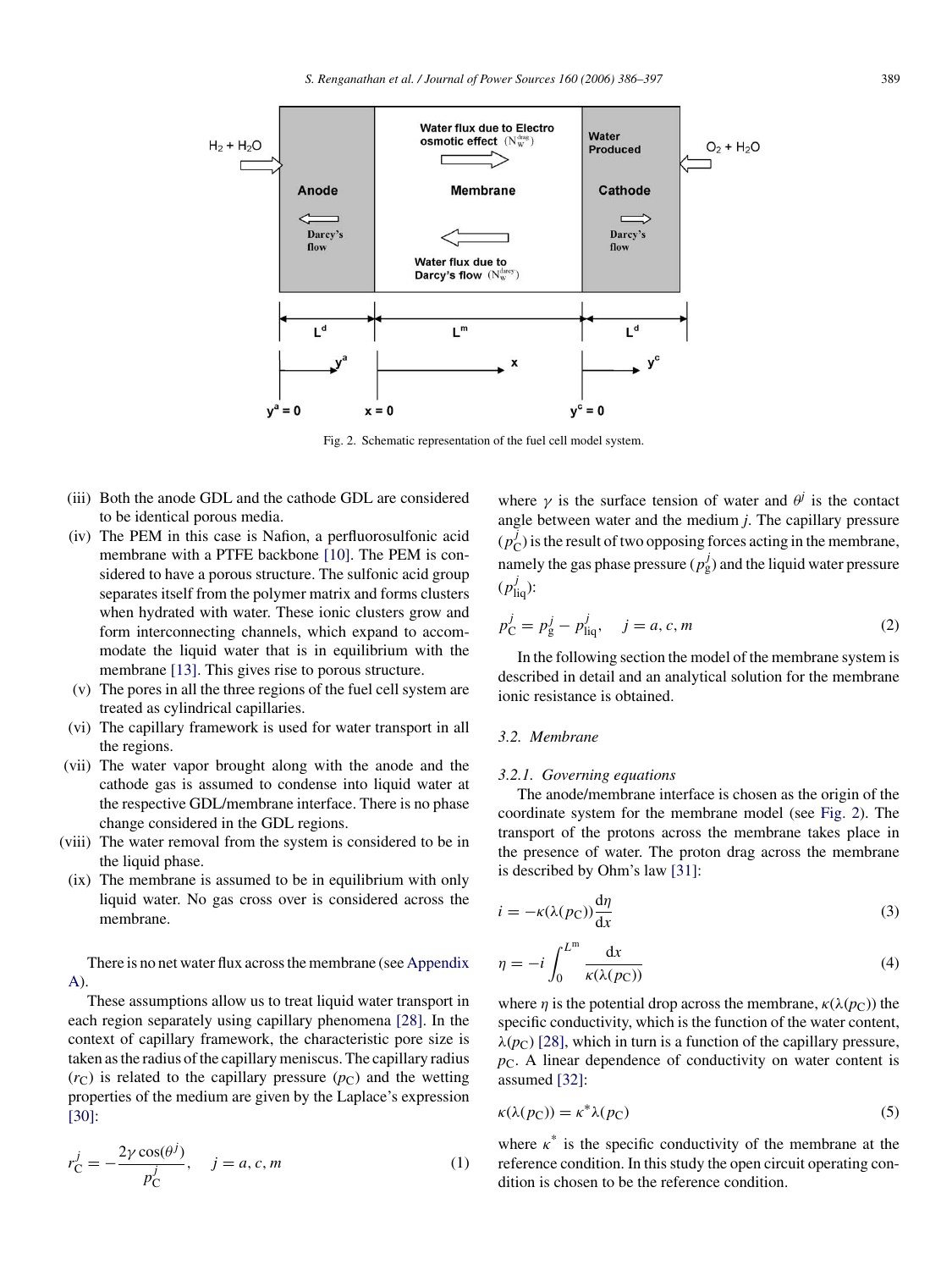<span id="page-4-0"></span>The flux of water in the membrane is comprised of two components. One is due to the electro-osmotic drag, i.e., the water dragged in along with the proton. This part of the water flux,  $N_{\rm W}^{\rm drag}$  is given by [\[27\]:](#page-11-0)

$$
N_{\rm W}^{\rm drag} = \frac{i\xi}{F} \tag{6}
$$

Here  $i/F$  is the proton flux across the membrane and  $\xi$  is the electro-osmotic drag coefficient, which is the number of moles of water dragged along with each mole of the proton. The other part is due to the Darcy's flow [\[3\]:](#page-11-0)

$$
N_{\rm W}^{\rm darcy} = -\frac{c_{\rm W} K^{\rm m}(\lambda(p_{\rm C}))}{\mu} \frac{\mathrm{d}p_{\rm liq}}{\mathrm{d}x} \tag{7}
$$

Hence the total water flux inside the membrane is given by:

$$
N_{\rm W}^{\rm m} = \frac{i\xi}{F} - \frac{c_{\rm W}K^{\rm m}(\lambda(p_{\rm C}))}{\mu} \frac{\mathrm{d}p_{\rm liq}}{\mathrm{d}x} \tag{8}
$$

The electro-osmotic drag coefficient  $(\xi)$  is assumed to be a con-stant [\[27\].](#page-11-0) For the permeability of the membrane,  $K^m(\lambda(p_C))$ , we adopt a linear dependence of water content, which is a reasonable approximation for thin membranes  $(50 \mu m)$ :

$$
K^{\mathbf{m}}(\lambda(p_{\mathbf{C}})) = K^{\mathbf{m}}_{\text{abs}}\lambda(p_{\mathbf{C}})
$$
\n(9)

where  $K_{\text{abs}}^{\text{m}}$  is the absolute permeability of water in the membrane.

Using  $(2)$  and  $(8)$  Eq.  $(7)$  can be written as

$$
N_{\rm W}^{\rm m} = \frac{i\xi}{F} - \frac{c_{\rm W}K_{\rm abs}^{\rm m}\lambda(p_{\rm C})}{\mu} \left(\frac{d(-p_{\rm C})}{dx} + \frac{dp_{\rm g}}{dx}\right) \tag{10}
$$

Since we have assumed the gas crossover to be negligible, the gas pressure profile across the membrane is

$$
\frac{\mathrm{d}p_{\mathrm{g}}}{\mathrm{d}x} \approx \frac{p^{\mathrm{a}} - p^{\mathrm{c}}}{L^{\mathrm{m}}} = \frac{\Delta p_{\mathrm{g}}}{L^{\mathrm{m}}} \tag{11}
$$

Hence Eq. (10) yields the net water flux across the membrane, which is written as

$$
N_{\rm W}^{\rm m} = \frac{i\xi}{F} - \frac{c_{\rm W}K_{\rm abs}^{\rm m}\lambda(p_{\rm C})}{\mu} \left(\frac{d(-p_{\rm C})}{dx} + \frac{\Delta p_{\rm g}}{L^{\rm m}}\right) \tag{12}
$$

Since the net water flux across the membrane is assumed to be zero for the all the operating conditions considered in this study (see [Appendix A\),](#page-10-0) Eq. (12) becomes:

$$
\frac{\mathrm{d}(-p_{\mathrm{C}})}{\mathrm{d}x} = \frac{i\xi\mu}{c_{\mathrm{W}}K_{\mathrm{abs}}^{\mathrm{m}}\lambda(p_{\mathrm{C}})F} - \frac{\Delta p_{\mathrm{g}}}{L^{\mathrm{m}}} \tag{13}
$$

## *3.2.2. Membrane resistance*

Eqs. [\(4\) and \(13\)](#page-3-0) form the set of governing equations for the transport of species (proton and water, respectively) in the membrane. These two equations are combined to yield the following expression for potential drop across the membrane:

$$
\eta = -i \int_{p_{\text{Cl}}}^{p_{\text{C2}}} \frac{d(-p_{\text{C}})}{(\kappa^* \lambda(p_{\text{C}})) \{((i\xi/F)\mu)/(c_{\text{W}} K_{\text{abs}}^{\text{m}} \lambda(p_{\text{C}})) - (\Delta p_{\text{g}})/(L^{\text{m}})\}}
$$
(14)

where  $p_{C1}$  and  $p_{C2}$  are the capillary pressures of the anode and the cathode side of the membrane, respectively. Changing the variable of integration from  $p_C$  to  $r_C$  and utilizing Eq. [\(1\),](#page-3-0) Eq. (14) becomes:

$$
\eta = i2\gamma \cos(\theta^m) R^* \int_{r_{\rm Cl}}^{r_{\rm Cl}} \frac{d(r_{\rm C})}{r_{\rm C}^2(\beta - \Delta p_{\rm g} \lambda(r_{\rm C}))} \tag{15}
$$

where

$$
\beta = \frac{(i\xi/F)\mu L^{\text{m}}}{c_{\text{W}}K_{\text{abs}}^{\text{m}}} \tag{16}
$$

and

$$
R^* = \frac{L^{\mathfrak{m}}}{\kappa^*} \tag{17}
$$

Comparing Eq. (15) with Ohm's law i.e., Eq. [\(4\),](#page-3-0) we have an expression for the membrane resistance:

$$
R = -\frac{\eta}{i} = -2\gamma \cos(\theta^{\text{m}}) R^* \int_{r_{\text{Cl}}}^{r_{\text{C2}}} \frac{d(r_{\text{C}})}{r_{\text{C}}^2 (\beta - \Delta p_{\text{g}} \lambda(r_{\text{C}}))}
$$
(18)

In Eq.  $(18)$  the membrane resistance *R* is a function of the current density (*i*) and water content in the membrane ( $\lambda(r_C)$ ). In order to evaluate the membrane resistance, the water content of the membrane ( $\lambda$ ) as a function of capillary radius ( $r<sub>C</sub>$ ) is necessary.

#### *3.2.3. Expression for water content of the membrane*

The expression for water content in the membrane is obtained by virtue of the formation of the porous structure and the definition of water content in the membrane. As mentioned before the sulfonic acid group present in the membrane side chain forms clusters and interconnecting channels in the presence of water. When liquid water enters the membrane, these channels interconnecting the clusters expand. The water content in the membrane is the fraction of the channels that has expanded to accommodate the liquid water [\[28\]. I](#page-11-0)t is determined by the integral pore size distribution function,  $V(r<sub>C</sub>)$ , normalized to the saturation water content for the membrane  $(\lambda_S)$ , which is equivalent to the maximum volume of the pores in the membrane [\[33\]:](#page-11-0)

$$
\lambda(r_{\rm C}) = \frac{V(r_{\rm C})}{\lambda_{\rm S}}\tag{19}
$$

In the case of Nafion 112 the maximum water content is  $0.44 \text{ cm}^3 \text{ cm}^{-3}$  [\[33\].](#page-11-0)

#### *3.2.4. Analytical solution for the membrane resistance*

A straight line is fitted to the integral pore size distribution data [\[33\]](#page-11-0) ( $V(r_C)$  versus  $r_C$ ) of Nafion 112. Using this relation and Eq. (19) we get the relation between the water content in the membrane and the pore radius as

$$
\lambda(r_{\rm C}) = 8607.3r_{\rm C} + 0.6\tag{20}
$$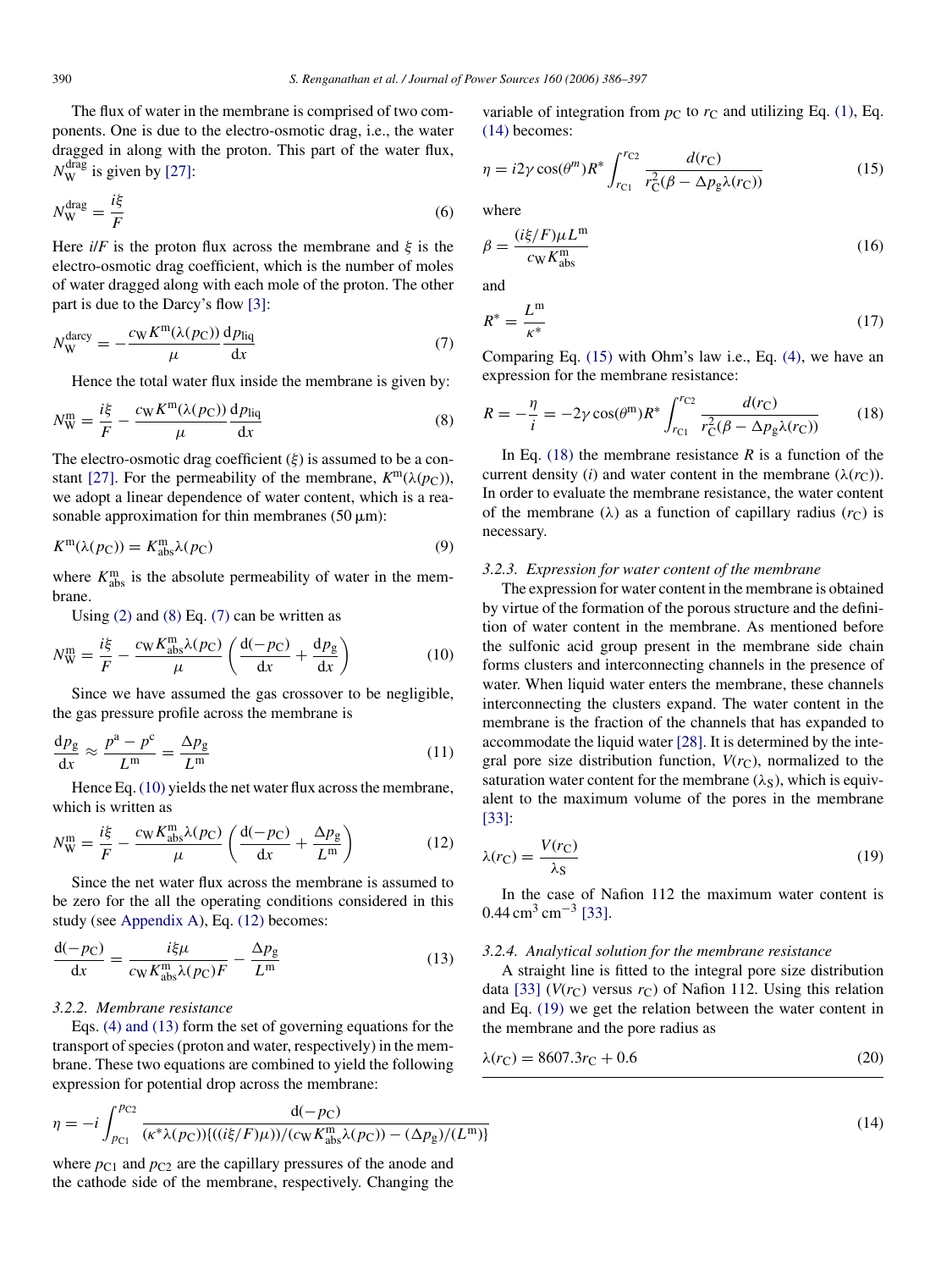<span id="page-5-0"></span>Using [\(18\)](#page-4-0) and [\(20\),](#page-4-0) we arrive at an analytical expression for the membrane resistance:

$$
R = -2\gamma \cos(\theta^{\text{m}})R^* \left[ \ln \left( \frac{(r_{\text{C2}} - r_{\text{C1}})^{8607.3} \Delta p_{\text{g}}/\delta^2}{[\beta - \Delta p_{\text{g}}(8607.3(r_{\text{C2}} - r_{\text{C1}}) + 0.6)]^{8607.3} \Delta p_{\text{g}}/\delta^2} \right) - \frac{1}{\delta(r_{\text{C2}} - r_{\text{C1}})} \right]
$$
(21)

where

$$
\delta = \beta - 0.6 \Delta p_{\rm g} \tag{22}
$$

In Eq. (21),  $r_{C1}$  and  $r_{C2}$  are the capillary radii at the membrane GDL boundaries, which are estimated using the GDL model (developed in a subsequent section).

#### *3.2.5. Numerical solution for the membrane resistance*

To estimate the accuracy of the analytical expression developed in the previous section, we have also evaluated the membrane resistance using a numerical model. In order to accomplish this task the actual integral pore size distribution data for Nafion 112 [\[33\]](#page-11-0) is correlated with the capillary radius,  $r<sub>C</sub>$ , and using Eq. [\(19\)](#page-4-0) we get the membrane water content as the function of the capillary radius:

$$
\lambda(r_{\rm C}) = 0.978 - \frac{8.04 \times 10^{-9}}{r_{\rm C}} + \frac{3.09 \times 10^{-17}}{r_{\rm C}^2} \n- \frac{4.57 \times 10^{-26}}{r_{\rm C}^3} + \frac{1.15 \times 10^{-35}}{r_{\rm C}^4} + \frac{1.34 \times 10^{-44}}{r_{\rm C}^5} \n(23)
$$

Eq.  $(23)$  is used along with Eq.  $(18)$  and the GDL model to obtain a numerical solution for the PEM resistance.

#### *3.3. GDL model*

The GDL is considered to be a porous medium comprising of a mixture of hydrophilic and hydrophobic pores [\[34\].](#page-11-0) The liquid water transport inside the GDL is considered to be only by capillary phenomena. The gas phase pressure is considered to be uniform in each GDL region. Due to the presence of gas in the medium, the flow of water is similar to that of the flow in an unsaturated medium [\[34\].](#page-11-0)

The water flux flowing away from the membrane in the GDL is described by Darcy's flow for unsaturated medium [\[34\], w](#page-11-0)hich is given as

$$
N_{\rm W}^{\rm drag, \, \, j} = -\frac{c_{\rm W} K_{\rm abs}^{\rm d} K_{\rm rel}^j}{\mu} \frac{\mathrm{d} p_{\rm liq}^j}{\mathrm{d} y^j}, \quad \, j = a, c \tag{24}
$$

The relative permeability  $K_{\text{rel}}^j$  is assumed to be a cubic function of water content in the medium  $S_W^j$ , as shown by [\[34\]. H](#page-11-0)ence we have:

$$
N_{\rm W}^{\rm dracy, \, \, j} = -\frac{c_{\rm W} K_{\rm abs}^{\rm d}(S^j)^3}{\mu} \frac{\mathrm{d} p_{\rm liq}}{\mathrm{d} y^j}, \quad \, j = a, c \tag{25}
$$

Combining Eqs. [\(2\) and \(25\)](#page-3-0) we have:

$$
N_{\rm W}^{\rm dracy, \it j} = \frac{c_{\rm W} K_{\rm abs}^{\rm d}(S^{\it j})^3}{\mu} \frac{\mathrm{d}p_{\rm C}}{\mathrm{d}y^{\it j}}, \quad \it j = a, c \tag{26}
$$

The water content of the GDL,  $S_{\rm W}^j$  is related to the capillary pressure,  $p_C^j$  and the properties of the GDL by the following expression (see [Appendices A and B\):](#page-10-0)

$$
S_W^j = \frac{1}{2} \left( 1 + (1 - 2\phi_2) \text{erf}
$$

$$
\times \left( \frac{\ln(-(2\gamma \cos \theta^d)/p_C^j) - \ln(r m^d)}{\sigma \sqrt{2}} \right) \right), \quad j = a, c
$$
(27)

Here  $\phi_2$  is the porosity of the hydrophobic pores in the GDL,  $\gamma$ the surface tension of water,  $\theta^d$  the contact angle made by water with the GDL, rm<sup>d</sup> the mean pore size in the GDL and  $\sigma$  is the standard deviation of the pore size distribution function of the GDL material.

The liquid pressure or capillary pressure profile in the anode and cathode GDL is solved using a simple water balance in the respective region. Since the water flux is assumed to be uniform in the GDL and no phase change is considered, the inlet flux of water in each region is the same as the flux of water described by Darcy's flow (away from the membrane towards the respective gas channels) for that region. In the cathode region (cathode GDL/membrane boundary) there is additional water produced due to the electrochemical reduction of oxygen. Hence we have:

for the anode region : 
$$
N_{\rm W}^{\rm{drag},a} = N_{\rm W}^{\rm{in},a}
$$
 (28)

for the cathode region : 
$$
N_{\text{W}}^{\text{drag,c}} = N_{\text{W}}^{\text{in,c}} + N_{\text{W}}^{\text{prod}}
$$
 (29)

The feed coming out of the anode and the cathode humidifiers is considered to be a binary mixture of the water vapor and  $H<sub>2</sub>/O<sub>2</sub>$  gas, respectively. Fick's law of diffusion [\[35\]](#page-11-0) is used to calculate the flux of water leaving from the humidifier along with the gases:

for the anode : 
$$
N_{\text{W}}^{\text{in},\text{a}} = N_{\text{H}_2}^{\text{in}} \left( \frac{w^{\text{a}}}{1 - w^{\text{a}}} \right)
$$
 (30)

According to Faraday's law [\[31\],](#page-11-0)  $N_{\text{H}_2}^{\text{in}} = 1/2F$  is the theoretical molar flux requirement of hydrogen. Hence Eq. (30) becomes:

$$
N_{\rm W}^{\rm in, a} = \frac{i}{2F} \left( \frac{w^{\rm a}}{1 - w^{\rm a}} \right) \tag{31}
$$

and for the cathode :  $N_{\rm W}^{\rm in, c} = -N_{\rm O_2}^{\rm in}$  $\int w^c$  $\overline{1-w^c}$  $\setminus$ (32)

where  $N_{\text{O}_2}^{\text{in}} = i/4F$  is the theoretical molar flux requirement of oxygen. Hence Eq. (32) becomes:

$$
N_{\rm W}^{\rm in,c} = -\frac{i w^{\rm c}}{4F(1 - w^{\rm c})}
$$
\n(33)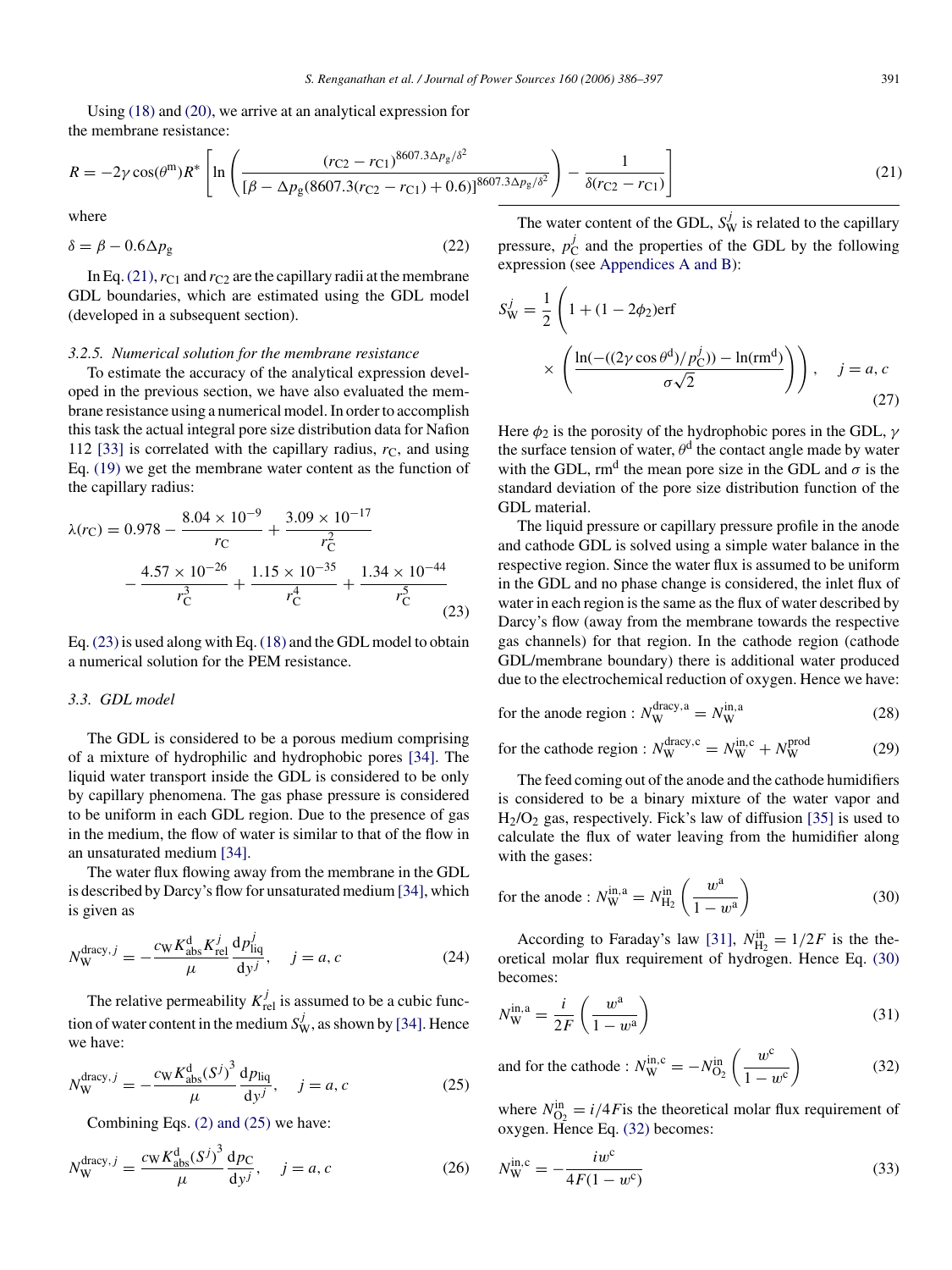<span id="page-6-0"></span>Along with this the flux for water produced (according to Faraday's law [\[31\]\)](#page-11-0) in the cathode which is written as

$$
N_{\rm W}^{\rm prod} = -\frac{i}{2F} \tag{34}
$$

Thus water flux in cathode GDL region becomes:

$$
N_{\rm W}^{\rm in, c} = -\frac{i}{2F} - \frac{i w^c}{4F(1 - w^c)}
$$
(35)

Using Eqs. [\(26\), \(28\) and \(31\),](#page-5-0) the governing equation for the anode region becomes:

$$
\frac{dp_C^a}{dy^a} = \frac{(i/2F)(w^a/(1-w^a))\mu}{c_W K_{\text{abs}}^d(S^a)}
$$
(36)

Using Eqs. [\(26\), \(29\) and \(35\),](#page-5-0) the governing equation for the cathode region becomes:

$$
\frac{dp_C^c}{dy^c} = -\frac{((i/2F) + iw^c/(4F(1 - w^c)))\mu}{c_W K_{\text{abs}}^d(S_W^c)}
$$
(37)

At both the anode and the cathode GDL inlets (GDL/gas channel boundary), the gas and the liquid pressure continuity is assumed.

Thus we have:

$$
p_{\rm g}^{\rm in} = p_{\rm g}^{\rm d} \tag{38}
$$

and

$$
p_{\rm liq}^{\rm in} = p_{\rm liq}^{\rm d} \tag{39}
$$

Since there is no liquid in the gas channel we let the liquid pressure as zero. The capillary pressure at the GDL/gas channel boundary (GDL inlet) is given by

$$
p_{\rm C}^{\rm d,in} = p_{\rm g}^{\rm d,in} - p_{\rm liq}^{\rm d,in} \tag{40}
$$

Using (38) and (39), Eq. (40) becomes:

$$
p_{\rm C}^{\rm d} = p_{\rm g}^{\rm in} - 0 \tag{41}
$$

This is used as the boundary conditions to solve Eqs. (36) and (37) to obtain the pressure profiles at the anode and the cathode regions, respectively. These differential equations along with their respective boundary conditions are solved separately (dsolve, numeric) using MAPLE software. The capillary radius at a membrane/GDL boundary is calculated using the capillary pressure obtained at that boundary, and Eq. [\(1\). T](#page-3-0)hese capillary radii,  $r_{C1}$  and  $r_{C2}$  obtained at the membrane boundaries are used in the calculation of the membrane resistance in Eq. [\(20\).](#page-4-0)

# **4. Results and discussion**

## *4.1. Current–voltage plots*

We first discuss the effect of different operating parameters on the current–voltage performance. The current–voltage curves obtained experimentally are shown in Fig. 3. These data show an overall increase in performance upon application of gas pressure at either the anode side or the cathode side. The pressure at the anode side slightly enhances the performance. When pressure is applied to the cathode region the performance enhancement is



Fig. 3. Polarization curves under different operating conditions. (a) Fully humidified gases with no gas pressure at the anode and the cathode. (b) Fully humidified gases with cathode gas pressure of 2 atm. (c) Fully humidified gases with the anode gas pressure of  $2 \text{ atm}$ . (d) Dry cathode gas  $(O_2)$  with no gas pressure at the anode and the cathode. (e) Dry anode gas  $(H<sub>2</sub>)$  with no gas pressure at the anode and the cathode.

almost to the same degree as that of the anode at lower current density region (up to  $0.8 \text{ A cm}^{-2}$ ), while beyond that there is a gradual increase in the performance. When dry oxygen gas is used as the oxidant the performance decreases. There is a dramatic decrease in the performance of the fuel cell system when dry  $H_2$  gas is used as the anode feed. The loss in voltage drop across the membrane is nearly 100 mV.

## *4.2. Membrane resistance*

#### *4.2.1. Resistance measured experimentally*

When the fuel cell is operating under load, the data obtained from the HP milliohm meter (Model 4328A), does not give the values of the resistance directly, *R*, but only reflects the change in potential drop across the membrane with change in current:

$$
\frac{d\eta}{dI} = \frac{d(\text{IR})}{dI} \tag{42}
$$

The potential drop across the membrane  $(\eta)$  for an applied current  $(I)$  is obtained by integrating Eq.  $(42)$ . The area-specific membrane resistance *R* (expressed as product of resistance and the area of the membrane) is then obtained from this calculated potential drop at each current density, *i*:

$$
R = -\frac{\eta}{i} = -\frac{\int_{0.01}^{I} (\mathrm{d}\eta/\mathrm{d}I) \mathrm{d}I}{i}
$$
(43)

# *4.2.2. Validation of the analytical model against the experimental data and the numerical solution*

*4.2.2.1. Analytical model and experimental data.* The membrane resistance results (obtained using the analytical model, Eq. [\(21\)](#page-5-0) and the experimental data) of Nafion 112 are shown in [Fig. 4](#page-7-0) as a function of the current density at 70 ◦C. The parameters used in the model are given in [Table 1.](#page-7-0) The resistance is normalized with the resistance of the membrane at open circuit condition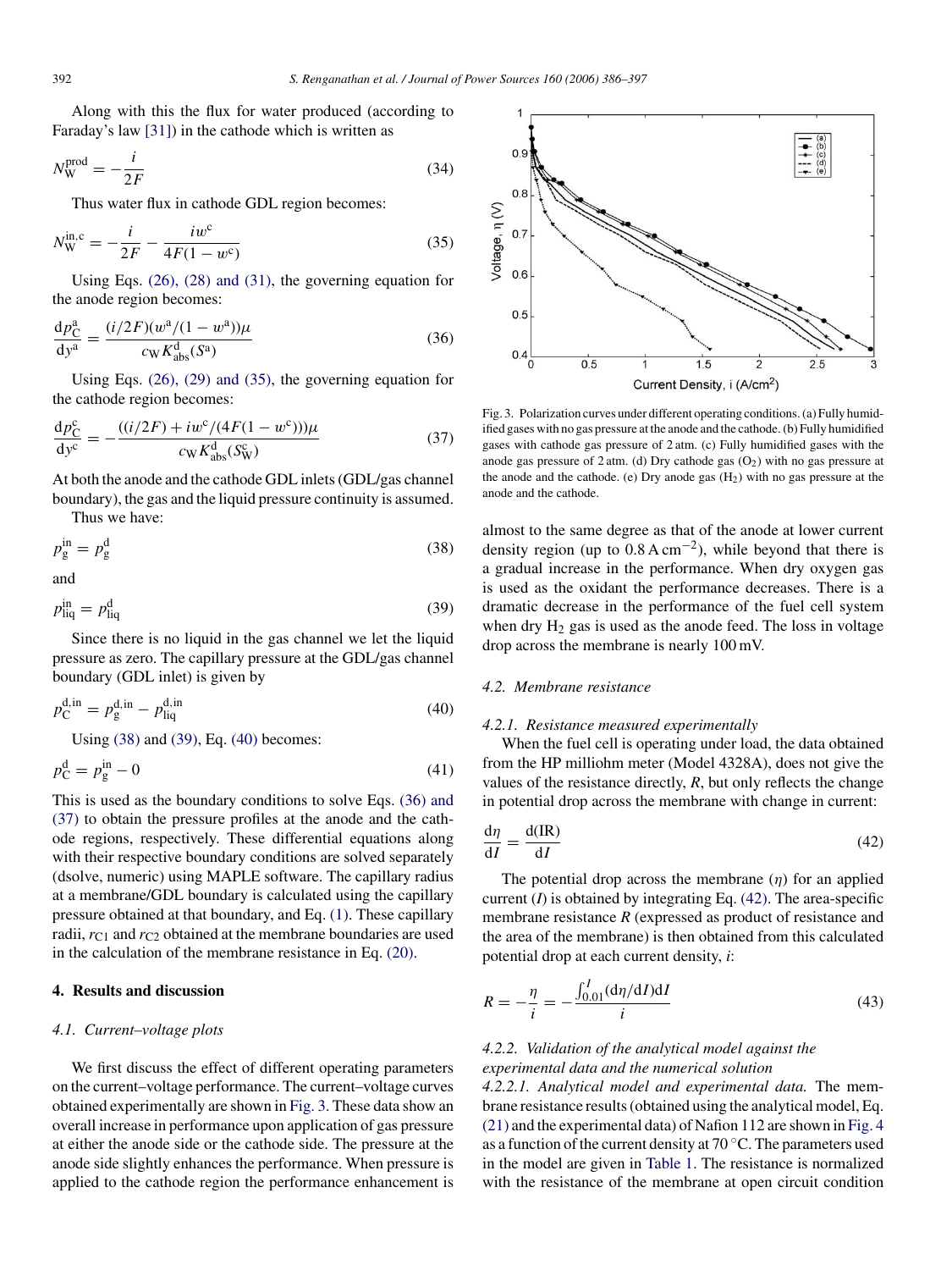<span id="page-7-0"></span>

Fig. 4. Comparison of the analytical solution with the measured values for the membrane resistance of a  $H_2/O_2$  fuel cell employing Nafion 112 membrane and operated at 70 ◦C with fully saturated gases and no pressure difference between the anode and the cathode.

 $(R^*)$ , for facilitating comparison between the various operating conditions. In this study the resistance  $R^*$  was found to be  $85 \text{ m}\Omega \text{ cm}^{-2}$ . The data shown in Fig. 4 corresponds to the fully saturated feed condition with no gas pressure difference between both the anode and the cathode sides. This is chosen as the reference case for comparing the resistances obtained for all the other operating conditions considered in this study. As observed in Fig. 4, the measured (and predicted) membrane resistance is almost constant up to a current density of  $1.2 \text{ A cm}^{-2}$ . Beyond

#### Table 1

Parameter values used in this study

this point there is a sharp increase in the resistance of the membrane, with an increase in the current density. This increase in the resistance is approximately 10% ( $\sim 8.5 \,\mathrm{m}\Omega \,\mathrm{cm}^{-2}$ ), when the current density increases from 1.2 to 2.0 A cm<sup>−</sup>2. A constant value of the resistance with has been reported in literature [\[36\]](#page-11-0) for thin membranes (60  $\mu$ m). For Nafion 117 (∼200  $\mu$ m), a noticeable increase in the membrane resistance with an increase in the current density has been reported [\[37\]](#page-11-0) even at much lower current density region  $(0.2-0.7 \text{ A cm}^{-2})$  and this is attributed to the partial dehydration of the membrane. The sharp increase in the resistance value found in this study at higher current densities indicates the possibility of partial membrane dehydration at these current densities even for thin membranes ( $50 \mu m$ ). The analytical model developed here is able to predict this trend in the membrane resistance to a remarkable extent (within 1% error).

The term  $\beta$  in Eq. [\(15\)](#page-4-0) which is a measure of the electroosmotic drag, increases with the increase in the current density. The difference in the capillary radius  $(r_{C2} - r_{C1})$  is the measure of the water brought into the membrane by the Darcy's flow. The greater the difference in the capillary radius the less water is brought into the membrane. The GDL model (Eqs. [\(36\) and](#page-6-0) [\(37\)\)](#page-6-0) predicts an increase in the difference of the capillary pressure with an increase in the current density. This in turn results in a decrease in the difference of the radius at the two membrane boundaries. Before the critical current density  $(1.2 \text{ A cm}^{-2} \text{ in}$ this study) is reached, the water loss at the anode side of the membrane due to the electro-osmotic drag is compensated by the water brought in by Darcy's flow resulting in uniform water content across the membrane and a constant resistance. With the

| Parameter                                                   | Symbol                | Value/expression                                                                          | S.I. unit                  | Reference     |
|-------------------------------------------------------------|-----------------------|-------------------------------------------------------------------------------------------|----------------------------|---------------|
| Cell Temperature                                            | T                     | 353                                                                                       | K                          | $\gg$         |
| Porosity of the GDL                                         | ε                     | 0.4                                                                                       |                            | [40]          |
| Length of the GDL                                           | $L^d$                 | $2.5 \times 10^{-4}$                                                                      | m                          | $[41]$        |
| Length of the membrane                                      | $L^{\rm m}$           | $50 \times 10^{-6}$                                                                       | m                          | **            |
| Absolute permeability of the GDL                            | $K_{\rm abs}^{\rm d}$ | $7 \times 10^{-6}$                                                                        | m <sup>2</sup>             | $[40]$        |
| Mean radius of the GDL                                      | rm <sup>d</sup>       | $1.37 \times 10^{-6}$                                                                     | m                          | [40]          |
| Contact angle of water with the GDL                         | $\theta^{\rm d}$      | 2.61                                                                                      | radian                     | [41]          |
| Fraction of the hydrophobic pores in the GDL                | f <sup>d</sup>        | 0.98                                                                                      |                            | [40]          |
| Standard deviation of the pore size distribution in the GDL | $\sigma^{\rm d}$      | $2.44 \times 10^{-6}$                                                                     | m                          | [40]          |
| Contact angle of water with the membrane                    | $\theta^{\rm m}$      | 1.5711                                                                                    | radian                     | $[27]$        |
| Partial pressure of water                                   | $p_{\rm W}$           | $\exp\left(11.6832 - \frac{3816.44}{T-46.13}\right) \times 10^5$                          | $N m^{-2}$                 | $[42]$        |
| Molar concentration of water                                | $C_{W}$               | 18<br>$1.1.603 - 0.0005371T$                                                              | $mol\ m^{-3}$              | $[42]$        |
| Viscosity of water                                          | $\mu$                 | $(2695.3 - 6.6T) \times 10^{-6}$                                                          | $Pa s^{-1}$                | $[42]$        |
| Surface Tension of water                                    | γ                     | $(0.12398 - 0.00017393T)$                                                                 | $N m^{-1}$                 | $[41]$        |
| Electro osmotic drag coefficient of the membrane            | ξ                     | 2.55 exp $\left(\frac{4000}{8.314} \left( \frac{1}{303.15} - \frac{1}{T} \right) \right)$ |                            | $[27]$        |
| Faraday's constant                                          | F                     | 96487                                                                                     | $\mathcal{C}$              | $[31]$        |
| Absolute permeability of the membrane                       | $K_{\rm abs}^{\rm m}$ | $5.2 \times 10^{-20}$                                                                     | m <sup>2</sup>             | [43]          |
| Maximum water content in the membrane                       | $\lambda_{\rm S}$     | 0.44                                                                                      | $m^3 m^{-3}$               | $[33]$        |
| Resistance of the membrane at reference condition           | $R^{\rm a}$           | 8.5                                                                                       | $m\Omega$ cm <sup>-2</sup> | **            |
| Atmospheric pressure                                        | $p_{\text{atm}}$      | $1.023 \times 10^{5}$                                                                     | $\mathrm{N\,m^{-2}}$       | $\mathcal{R}$ |
| Temperature of anode humidifier                             | $T^{\mathrm{a}}$      | 358                                                                                       | K                          |               |
| Temperature of cathode humidifier                           | $T^c$                 | 353                                                                                       | K                          | $\pm$         |

Operating conditions.

Measured value.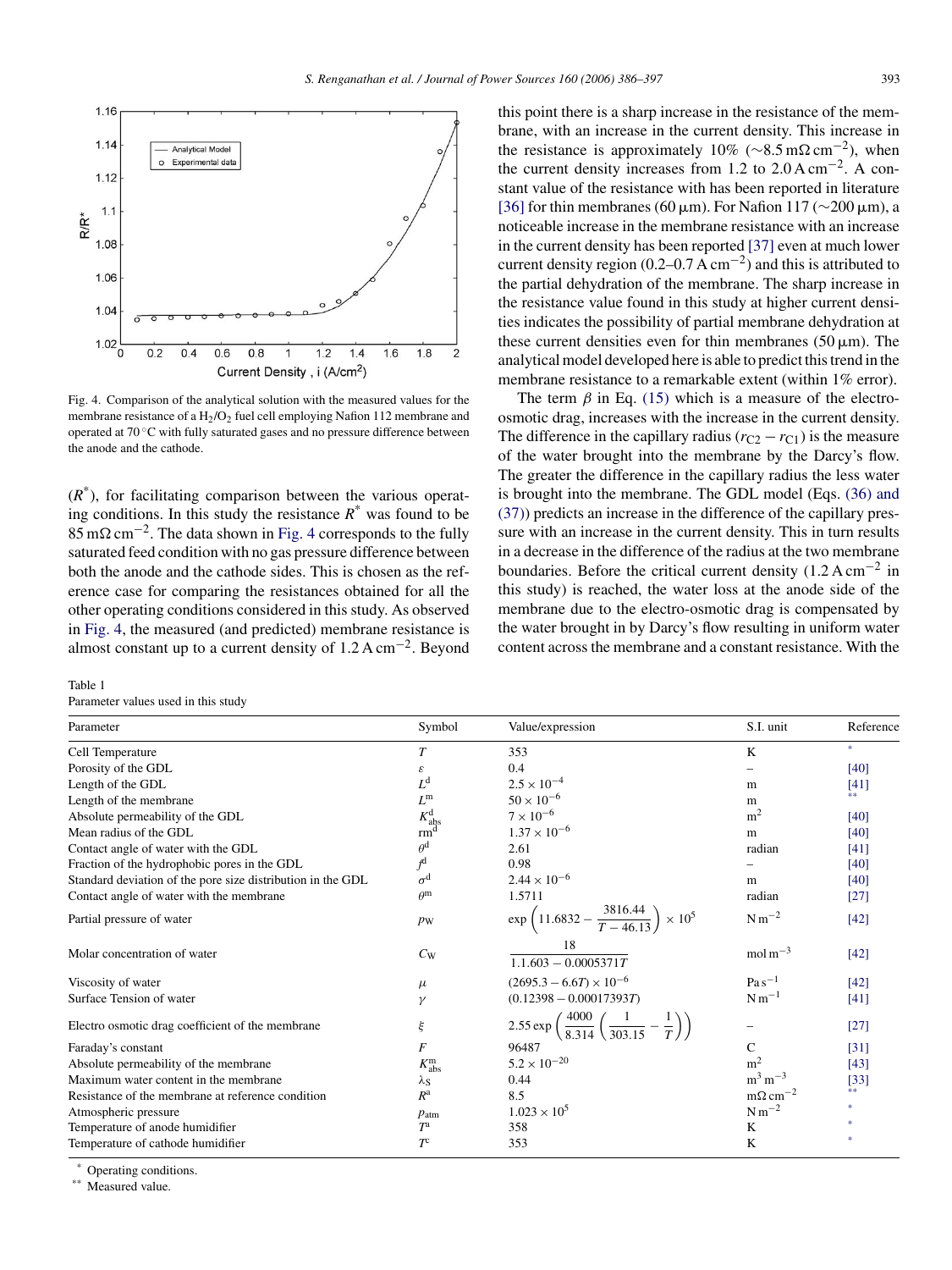

Fig. 5. Comparison of the analytical solution with the measured values for the membrane resistance of a  $H_2/O_2$  fuel cell employing Nafion 112 membrane and operated at 70 ◦C with fully saturated gases. (a) No cathode gas pressure (analytical model), (b) no cathode gas pressure (experimental data), (c) cathode gas pressure of 0.5 atm (analytical model), (d) cathode gas pressure of 0.5 atm (experimental data), (e) cathode gas pressure of 1.0 atm (analytical model), (f) cathode gas pressure of 1 atm (experimental data), (g) cathode gas pressure of 2 atm (analytical model), and (h) cathode gas pressure of 2 atm (experimental data).

increase in the current density the electro-osmotic drag becomes predominant thereby causing less water content in the membrane and higher resistance. The critical current density (the point of onset of the membrane partial dehydration), depends on the membrane properties and the operating conditions.

The resistance of the membrane as a function of current density for different cathode gas pressures is shown in Fig. 5. These results show that there is an increase in resistance with the increase in the current density at all cathode gas pressure values. When the pressure is 2 atm (highest pressure considered in this study), there is a pronounced increase (10%) in the resistance with an increase in the current density. But at the lower cathode pressure conditions (0.5 and 1 atm) the increase in resistance is not much pronounced. Another interesting observation is that in all these three cases the resistance values are less than the resistance obtained at the reference case considered (no cathode pressure). All these observations can be explained using the model developed. The electro-osmotic drag increases with increase in the current density, causing a water content gradient across the membrane. Darcy's flow reduces this water content gradient. As in the case of no pressure difference across the membrane, the increase in current density increases the capillary pressure gradient across the membrane. This increase in the capillary pressure gradient helps acts as a driving force for the Darcy's flow. But at higher current densities (close to 2 A cm<sup>-2</sup>) the electro-osmotic drag exceeds the Darcy's flow. The application of a small pressure at the cathode acts as an additional driving force and pumps more water into the membrane at higher current densities, thus effectively decreasing the membrane resistance. When relatively higher pressure (2 atm) is applied the capillary pressure difference and hence the water content gradient across the membrane becomes significantly larger at higher current densities and this is not compensated



Fig. 6. Comparison of the analytical solution with the measured values for the membrane resistance of a  $H_2/O_2$  fuel cell employing Nafion 112 membrane and operated at 70 ◦C with fully saturated gases. (a) No anode gas pressure (analytical model), (b) no anode gas pressure (experimental data), (c) anode gas pressure of 0.5 atm (analytical model), (d) anode gas pressure of 0.5 atm (experimental data), (e) anode gas pressure of 2.0 atm (analytical model), and (f) anode gas pressure of 2 atm (experimental data).

by the additional convective driving force provided by the difference in gas pressure.

The effect of anode gas pressure on the membrane resistance at  $70^{\circ}$ C is depicted in Fig. 6. We observe a decrease in the membrane resistance (approximately 17%) with an increase in the current density from 0.1 to  $2 \text{ A cm}^{-2}$ . This decrease in the membrane resistance with increase in the current density is nearly the same for both low and high anode gas pressures considered in this study. When we analyze the situation using the model, we find that with the application of pressure at the anode the capillary pressure at the anode side of the membrane increases resulting in increase in water content on the anode side. This complements the Darcy's flow in compensating the water loss due to the electro-osmotic drag, ensuring low membrane resistance.

[Fig. 7](#page-9-0) shows the resistance of the membrane as a function of current density when dry  $O_2$  gas is used as the oxidant. In this case, the resistance decreases gradually from about 36% more than the corresponding reference case value to almost equal value to that of the reference case when the current density is increased from 0.1 to  $2 \text{ A cm}^{-2}$ . In the lower current density region the water flux by Darcy's flow is comparatively less due to less water content gradient across the membrane. Thus the water dragged into the PEM by the proton, which only depends on the operating current density is higher than the flow of water from the cathode to the anode, giving rise to a higher value of resistance than the reference case. This loss is gradually compensated by the increased production of water at the cathode which increases the water content gradient across the membrane aiding in more flux of water into the membrane due to the Darcy's flow.

[Fig. 8](#page-9-0) shows the membrane resistance for the case of dry H2 gas and fully saturated cathode gas with no pressure difference between the anode and the cathode. At all current densities the resistance is larger than the reference case. This can be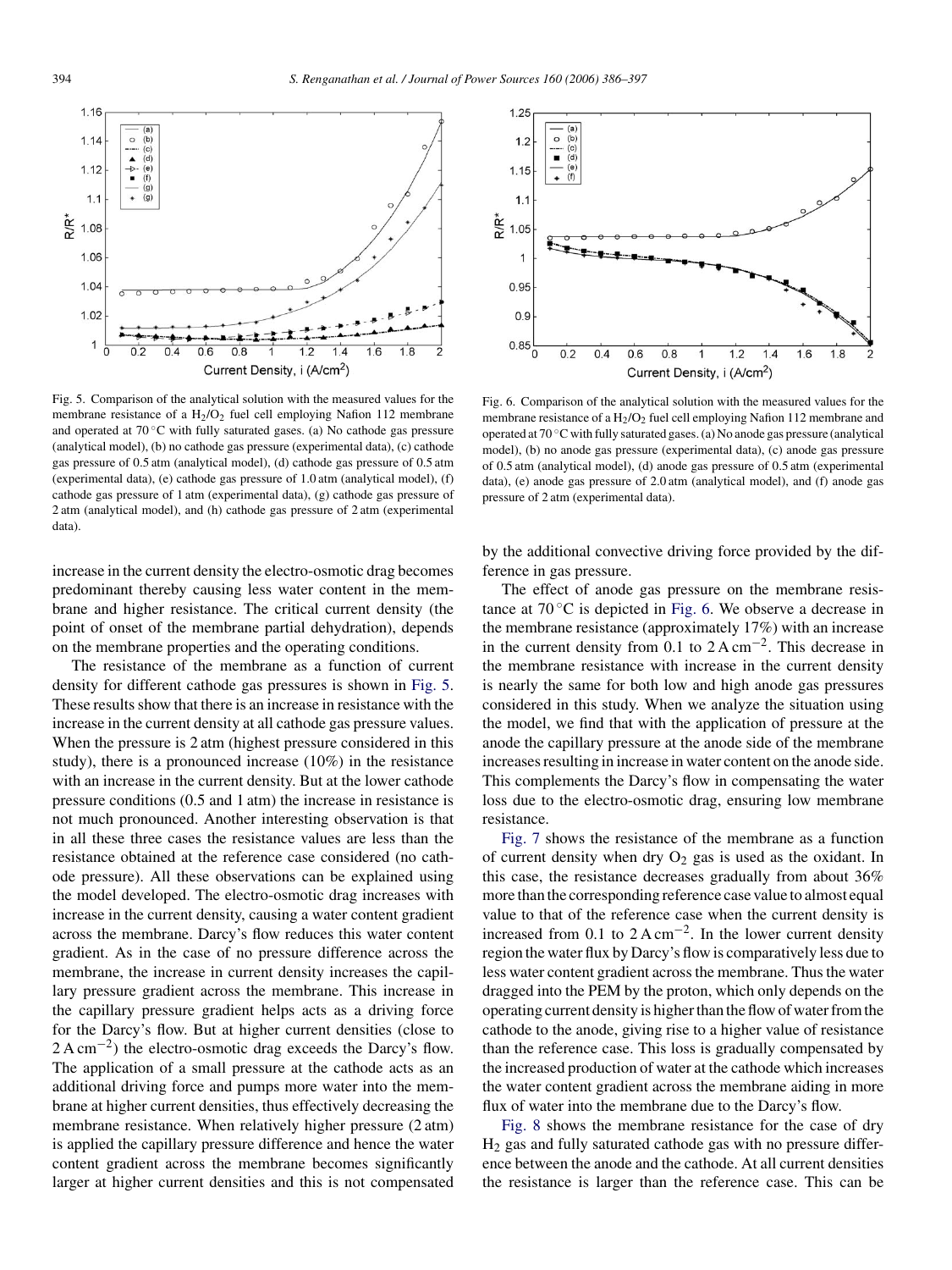<span id="page-9-0"></span>

Fig. 7. Comparison of the analytical solution with the measured values for the membrane resistance of a  $H_2/O_2$  fuel cell employing Nafion 112 membrane and operated at 70 ◦C with no pressure difference between the anode and the cathode. (a) Fully humidified gases (analytical model), (b) fully humidified gases (experimental data), (c) dry cathode gas  $(O<sub>2</sub>)$  (analytical model), and (d) dry cathode gas  $(O_2)$  (experimental data).

explained by the unequal compensation of water loss due to electro-osmosis by the Darcy's flow. Water is brought into the membrane from the cathode by Darcy's flow and the proton drags water from the anode side along with it toward the cathode (electro-osmotic drag). Since there is no water present at the anode membrane boundary, the water brought in by the Darcy's flow is dragged back towards the cathode, resulting in severe dehydration of the anode side of the membrane and hence high membrane resistance. This effect is significantly reduced with an increase in the current density as more and more water is produced at the cathode and relatively more water is dragged by Darcy's flow from the cathode side to the anode. This can be observed from Eq. [\(21\).](#page-5-0) With increase in current density the capillary radius decreases sharply and thereby increasing the dif-



Fig. 8. Comparison of the analytical solution with the measured values for the membrane resistance of a  $H_2/O_2$  fuel cell employing Nafion 112 membrane and operated at 70 ◦C with no pressure difference between the anode and the cathode. (a) Fully humidified gases (analytical model), (b) fully humidified gases (experimental data), (c) dry anode gas  $(H<sub>2</sub>)$  (analytical model), and (d) dry anode gas  $(H<sub>2</sub>)$  (experimental data).



Fig. 9. Comparison of numerical solutions with the measured values and the analytical solution for the membrane resistance of a  $H_2/O_2$  fuel cell employing Nafion 112 membrane and operated at  $70^{\circ}$ C with fully humidified gases. (a) No gas pressure at the anode and the cathode (analytical model), (b) no gas pressure at the anode and the cathode (experimental data), (c) no gas pressure at the anode and the cathode (numerical model), (d) cathode gas pressure of 2 atm (analytical model), (e) cathode gas pressure of 2 atm (experimental data), (f) cathode gas pressure of 2 atm (numerical model), (g) anode gas pressure of 2 atm (analytical model), (h) anode gas pressure of 2 atm (experimental data), and (i) anode gas pressure of 2 atm (numerical model).

ference in the capillary radius between anode and cathode side, causing the resistance to drop.

Hence the optimum condition for fuel cell from the point of view of membrane performance, is operating the system with no or minimum humidity of the cathode gas, with the application of a small pressure at the cathode (around 0.5 atm) and comparatively large pressure (around 2 atm) at the anode with fully humidified anode gas.

*4.2.2.2. Comparison of analytical, numerical solution with experimental data.* Fig. 9 presents a comparison of the numerical solution (Eq. [\(18\)](#page-4-0) along with Eq. [\(23\)\)](#page-5-0) with the analytical solution [\(21\)](#page-5-0) and the experimental data for three different operating conditions. It is shown that when there is no pressure difference between the anode and the cathode the numerical solution and the analytical approximation are identical. But when the pressure difference exists, the numerical solution is relatively close (error is less than 1%) to the experimental data, while the analytical solution differs by 3% from the experimental data. But this small difference should not prevent us from taking advantage of the analytical solution. The approximate analytical solution can reduce the computational time in a full-scale model.

## **5. Conclusion**

The resistance of Nafion 112 membrane was investigated under different operating conditions. It was observed that though application of pressure at both the anode side and the cathode side helps in increasing the performance of the cell, pressure at the anode helps to reduce the membrane resistance to a larger extent. The effect of dry and fully humidified gases on the membrane performance was studied. It was observed that anode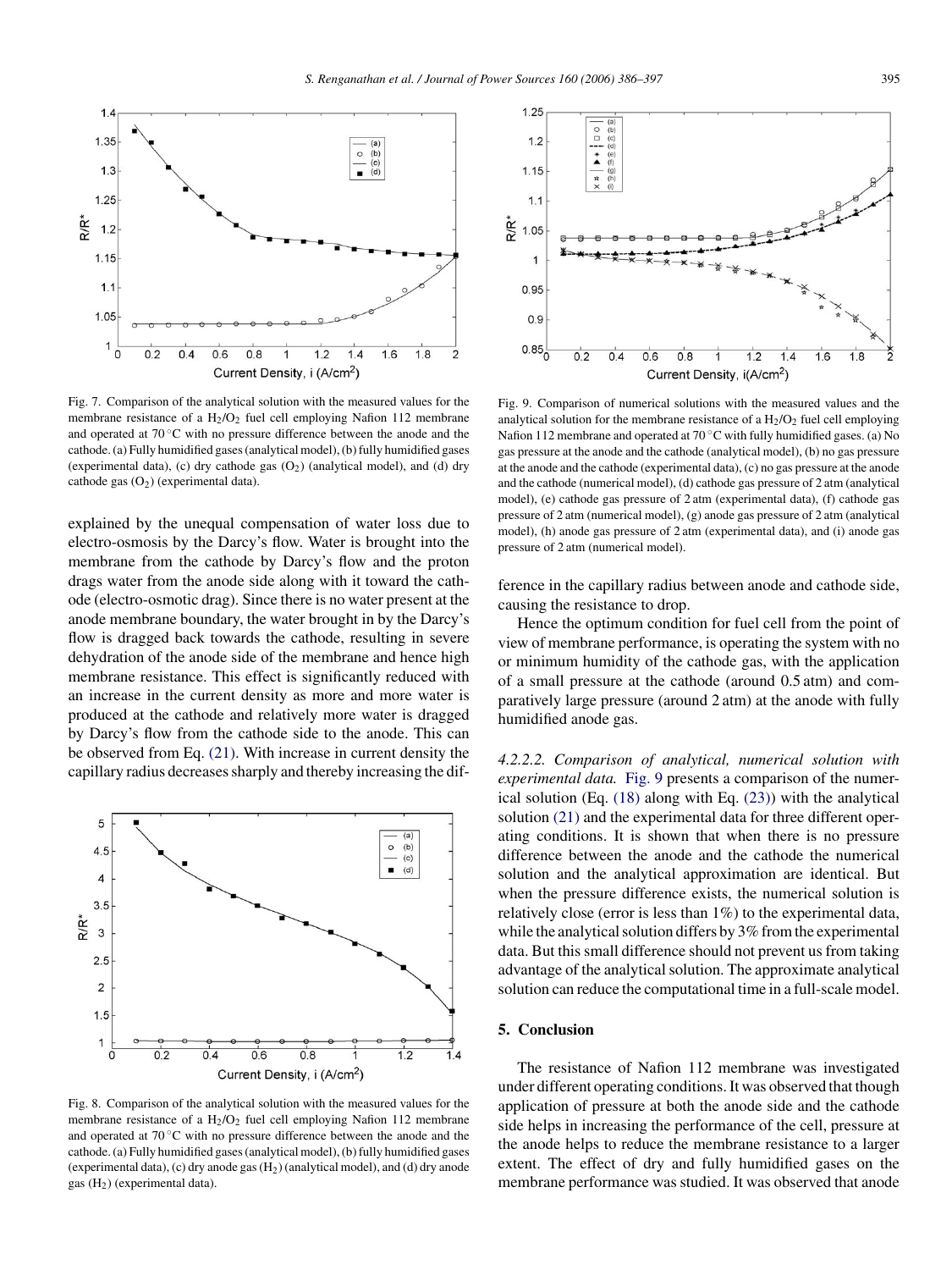<span id="page-10-0"></span>humidity decreases the membrane performance. The optimum operating pressure conditions were predicted using the analytical expression developed for the membrane resistance. Also a simple model to predict the membrane resistance was developed which was able to predict the trend in the PEM resistance with good accuracy and also provides certain physical insight for better membrane performance.

#### **Acknowledgement**

The authors are grateful for the financial support for this project by the US Department of Energy, grant/contract no. DE-FC36-04GO14232.

## **Appendix A**

#### *A.1. Calculation of water flux across the membrane*

The flux of water in the anode (same as the flux of water at the inlet of anode GDL) is given by

$$
N_{\rm W}^{\rm in, a} = \frac{i}{2F} \left( \frac{w^{\rm a}}{1 - w^{\rm a}} \right) \tag{A.1}
$$

where  $w^a$  is the moles of water leaving the anode humidifier.  $w^a$ at the operating temperature of the anode humidifier (75 °C) is numerically equal to 0.3743. Hence at the flux of water in the GDL is

$$
N_{\rm W}^{\rm in,a} = \frac{0.3i}{F} \tag{A.2}
$$

The flux of water due to electro-osmotic drag across the membrane is given by

$$
N_{\rm W}^{\rm drag} = \frac{i\xi}{F} \tag{A.3}
$$

For the Nafion membrane equilibriated with liquid water the electro-osmotic coefficient is given as 2.55 [\[27\].](#page-11-0) Hence the flux of water due to electro-osmotic drag is

$$
N_{\rm W}^{\rm drag} \approx \frac{2.55i}{F} \tag{A.4}
$$

At all operating current densities, the flux due to the electroosmotic drag (A.4) is greater than the flux of water at the anode side of the membrane (A.2). This ensures that the water brought into the membrane from the cathode does not flow into the anode, but only humidifies the anode side of the membrane. Thus the net water flux across the membrane is negligible at the current operating conditions.

#### **Appendix B**

The GDL is considered to be a porous medium with both hydrophilic and hydrophobic pores. The relationship between the capillary radius and water content is derived based on the concept of wetting [\[38\].](#page-11-0) The critical radius required for water to wet the pores depends on the nature of the pore. In the case of hydrophilic pores, the radii below the critical radius are filled with water while in hydrophobic pores the pores above the critical radius are filled with water. This concept lets us fix the limits of integration in both the case. The approach followed here is similar to that of White et al. [\[39\]. H](#page-11-0)ere the pore size distribution function is assumed to be uniform for both the type of pores.

#### *B.1. Derivation of water content of the GDL*

Pore size distribution for hydrophilic gas pores is given by

$$
\psi_1(r) = \int_{r_C}^{\infty} \alpha(r) dr \tag{B.1}
$$

where the pore size distribution function is assumed to be (based on the fit obtained from typical pore size distribution data for the GDL material [\[40\]\):](#page-11-0)

$$
\alpha(r) = \frac{1}{r\sigma\sqrt{2\pi}} \exp\left(-\left(\frac{\ln r - \ln \text{rm}^{\text{d}}}{\sqrt{2}\sigma}\right)^2\right)
$$
(B.2)

Hence upon integration:

$$
\psi_1(r'_C) = \frac{1 - \text{erf}(r'_C)}{2}
$$
 (B.3)

where  $r'_C$  is  $((\ln r_C - \ln \text{rm}^d)/\sqrt{2}\sigma)$ 

Pore size distribution for hydrophobic gas pores is given by

$$
\psi_2(r) = \int_0^{r_C} \alpha(r) dr \tag{B.4}
$$

where the pore size distribution function is assumed to be the same log normal distribution.

Now we get:

$$
\psi_2(r'_C) = \frac{1 + \text{erf}(r'_C)}{2}
$$
 (B.5)

The fraction of the hydrophilic pores filled with gas or the effective hydrophilic porosity is

$$
\phi_1 = \varepsilon (1 - f) \psi_1(r'_C) \tag{B.6}
$$

where  $\varepsilon$  is the porosity of the GDL and  $f$  is the fraction of hydrophobic pores in the GDL media. And for hydrophobic pores:

$$
\phi_2 = \varepsilon f \psi_2(r'_C) \tag{B.7}
$$

Total fraction of pores filled with gas is

$$
\phi_{\rm T} = \phi_1 + \phi_2 = 1\tag{B.8}
$$

Hence the total gas filled pores, is given by

$$
\phi_{\rm T} = \frac{1 - \text{erf}(r_{\rm C}') (1 - 2\phi_2)}{2} \tag{B.9}
$$

The liquid water saturation or the water content of the medium is the fraction of pores filled with water which is  $1 - \phi_T$  and